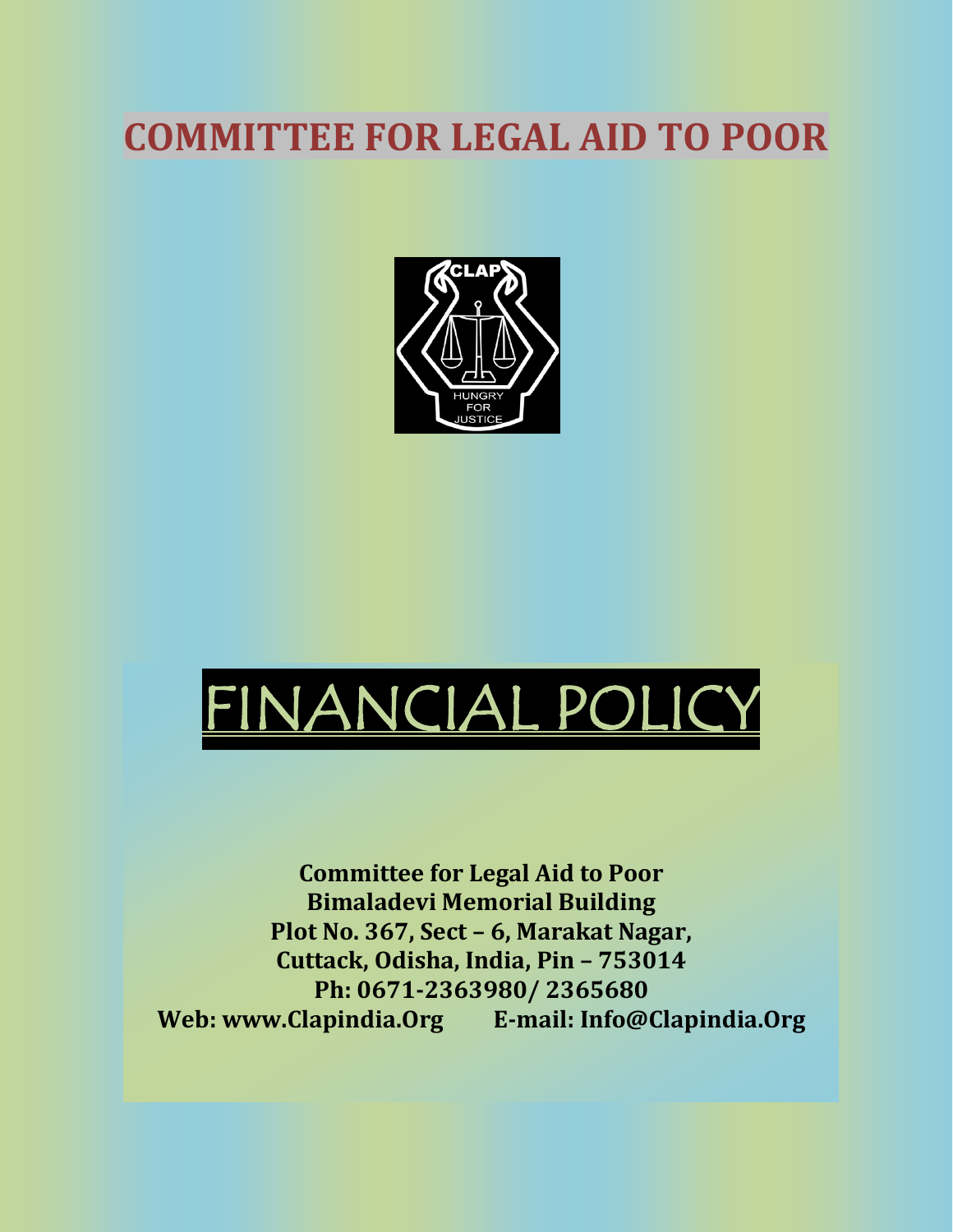

# FINANCIAL POLICY

#### **Basic Concepts:**

The entity of an organization is separate from that of the individuals who authorized to operate finance and accounts. The top management shall be responsible for ensuring that, all the transactions and activities of the organization is carried out within the framework of its aims and objectives as well as on the basis of the decisions and policies taken / adopted by the Executive or General body. The information needs of an NGO is very large due to the fact of multiple funding, variety nature of projects, different locations and multiple budget heads to meet each of the projects funded by different agencies. The finance and accounting system of any organization should be in such way, which could integrate both, activities as well as expenditures in order to be able to effectively analyze, understand, comply and present inter-relations between the various activities undertaken and expenditures incurred for the purpose for which it is meant.

Committee for Legal Aid to Poor (CLAP) believes that timely, free-flowing information in accessible language, form and format is essential for ensuring accountability to our stakeholders, learning, trust and good performance.

To this end we have decided to publicly publish a number of internal strategies, plans, reports and staff information, among others.

Our decision to do this is guided by our commitment to transparency, and to sharing information with poor and marginalized people and their organizations. We are also directly accountable to our staff, partners, donors and host governments.

Our Financial Policy describes exactly how and what minimum information CLAP will share proactively with the general public, and informs exactly what information people can demand CLAP make public.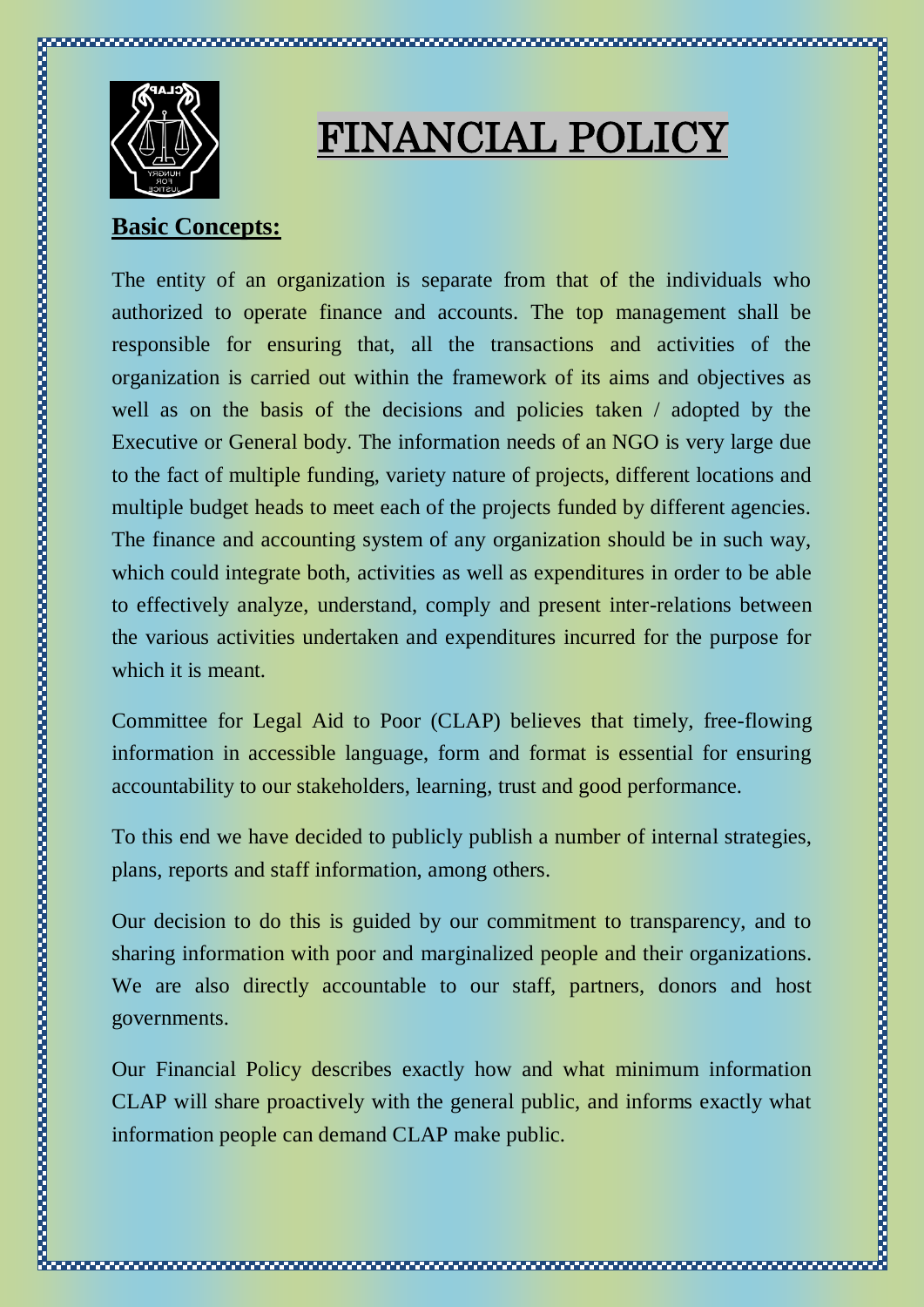CLAP identified a series of good practice principles which can be used as a standard in developing proper financial management systems. These principles will guide behaviour and help in the development of policies and procedures. Using of these principles as a checklist which will help and identify relative strengths and weaknesses in the systems.

CLAP would look upon each of these Seven Principles of Financial Management as goals to work towards.

- **1. Custodianship:** This refers to the stewardship or safekeeping of the organization's resources. CLAP's custodians hold the assets and funds in trust and must make sure that they are used in accordance with the constitution and any contractual agreements entered into.
- **2. Accountability:** Those who have invested not just money but also time, effort and trust in the organization, are interested to see that the resources of the organization are used effectively and for the purpose for which they were intended. Accountability is the moral or legal duty, placed on an individual, group or organization, to explain how funds, equipment or authority given by a third party has been used.
- **3. Transparency:** Systems must be established whereby all financial information is recorded accurately and presented clearly, and can be easily disclosed to those who have a right to request it.
- **4. Consistency:** The financial systems of CLAP should be consistent over the years so that comparisons can be made, trends analyzed and transparency facilitated. This does not mean that the systems may not be refined.
- **5.** Integrity: The integrity or honesty and reliability of CLAP and the individuals within it, has to be beyond question for proper financial management. To achieve this there must be no doubts about how funds are being utilized, the records must be a true reflection of reality and proper procedures are set up and followed by all staff.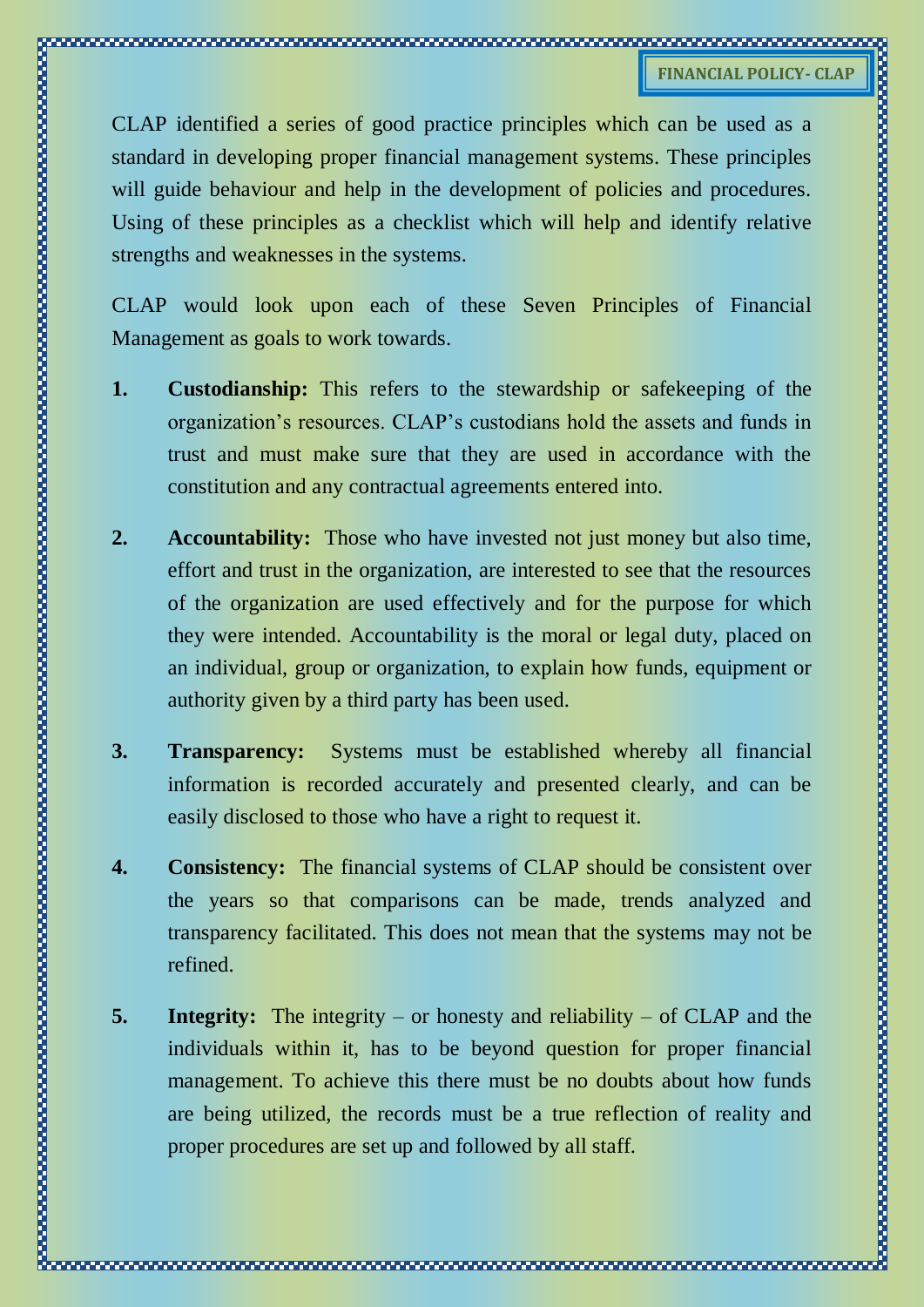- **6. Non-Deficit Financing:** CLAP should not set out to achieve its objectives until it is confident that it will have sufficient funding to cover all of its activities.
- **7. Standard Documentation:** The system of maintaining financial records and documentation should observe internationally accepted accounting standards and principles. The system of CLAP for maintaining financial records in accounting software tally 9.0 should be able to understood by any accountant from anywhere in the world.

**CLAP's financial management**: It involves the following four building blocks:

- Keeping records
- Internal control
- Budgeting
- Financial reporting

#### **Keeping Records:**

The foundations of all accounting are basic records that describe our earnings and spending. This means the contracts and letters for money we receive and the receipts and the debits for things that we buy.

These basic records prove that each and every transaction has taken place. They are the cornerstones of being accountable. We must make sure that all these records are carefully filed and kept safe.

We must also make sure that the details of each transaction are written in a 'cashbook' - which is a list of how much we spent, on what and when.

We are keeping our basic records in good order and writing down the details of each transaction in a cashbook then we cannot go far wrong.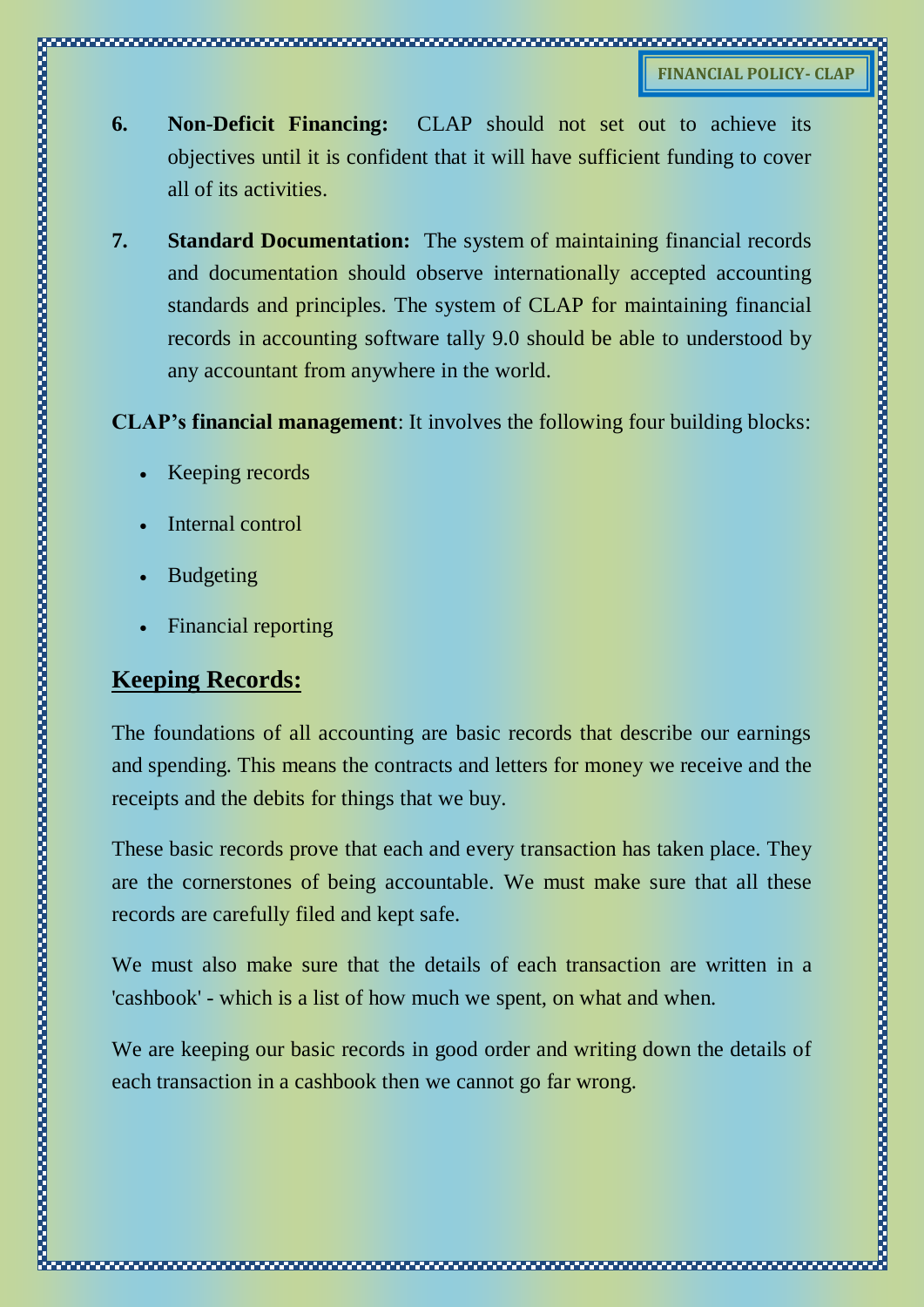### **Internal Control:**

CLAP has proper controls in place so that money cannot be misused. However, some controls that are often used include:

- Keeping cash in a safe place (ideally in a bank account).
- All expenditure is properly authorised.
- Following the planned budget.
- Financial monitoring (how much money has been spent on what every month).
- Employed qualified finance staff.
- Ensuring internal audit (quarterly), statutory audit (annually), FC return to Ministry of Home Affairs, Govt. Of India and income tax return every
- Preparation of 'bank reconciliation' statement every month (which means checking that the amount of cash in the bank is the same as the amount that cashbook tells).

This last control is particularly important. It proves that the amounts recorded in the cashbook and the reports based on it are accurate.

#### **Budgeting:**

For good financial management, CLAP prepares accurate budgets, in order to know how much money we will need to carry out our work. A budget is only useful if it is worked out by carefully forecasting how much we expect to spend on our activities.

#### **Financial Reporting:**

The fourth building block used by CLAP is writing and reviewing financial reports. A financial report summarizes our income and expenditure over a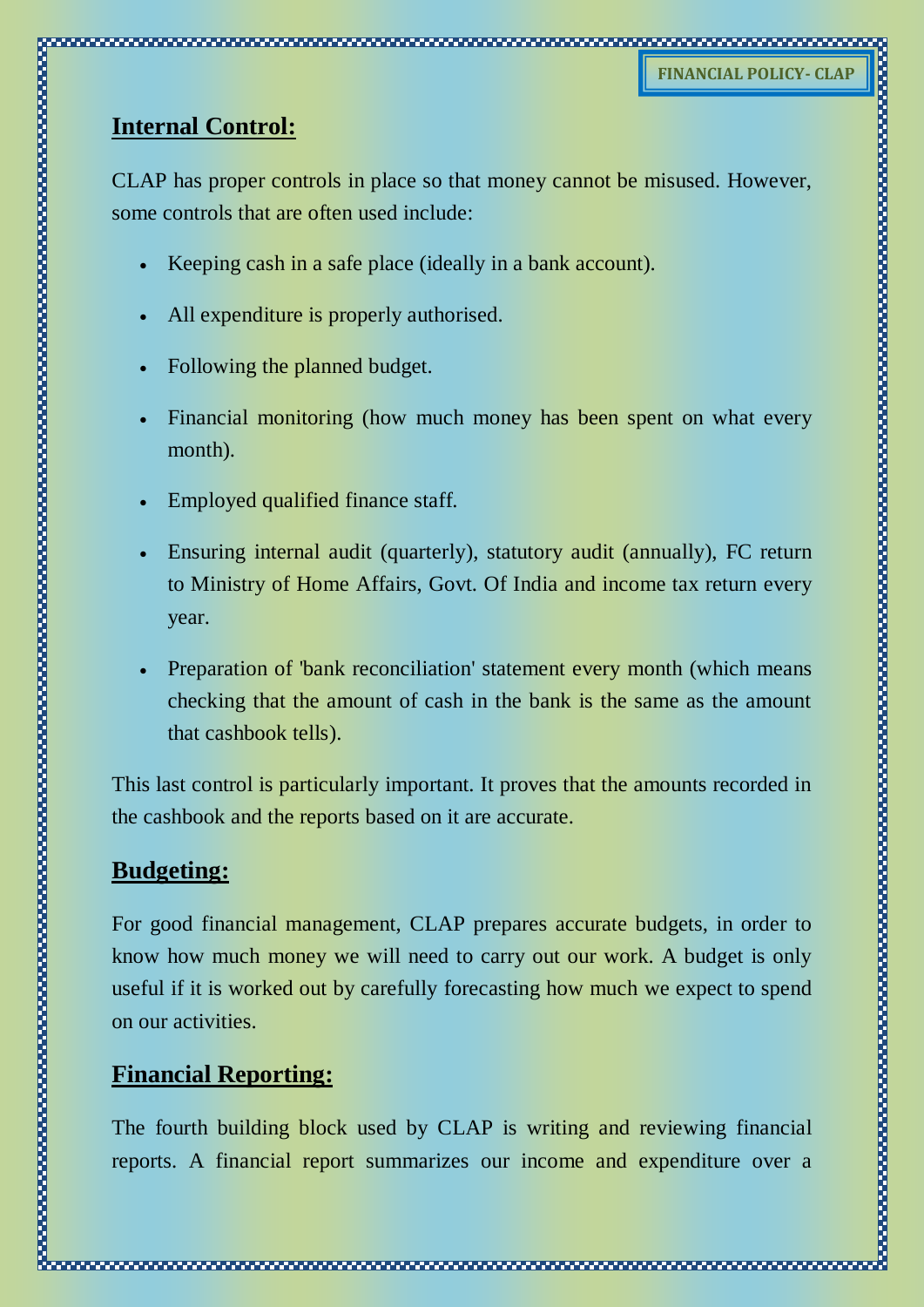certain period of time. Financial reports are created by adding together similar transactions. Financial reports summarize the information held in the cashbook. This is normally done using a system of codes / budget heads, to allocate transactions to different categories. These categories might often be defined by donors / project budget heads.

#### **Receiving Funds:**

CLAP always thinks about the relationship with donors from **the donors' point of view**.

Donors usually make grants to organizations that they have confidence in. All our dealings with donors should aim to build up their confidence in our organization, for instance by:

- Describing plan to use funds through **clear plans and budgets**.
- Demonstrating **proper controls** in place, including good management.
- Providing honest and accurate **reports** of our work.

#### **Reporting to donors:**

Sending reports in late is guaranteed to reduce a donor's confidence in the organization. But CLAP always identifies the **donors' reporting requirements**  and set up a reporting timetable as per the donor's format and timing of reports.

|  |  |  |  |  | <b>CLAP's Minimum Standards for Financial Management:</b> |
|--|--|--|--|--|-----------------------------------------------------------|
|--|--|--|--|--|-----------------------------------------------------------|

| A. Minimum Requirements                                                                                                    |                                                                                          |  |  |  |
|----------------------------------------------------------------------------------------------------------------------------|------------------------------------------------------------------------------------------|--|--|--|
| <b>Standard</b>                                                                                                            | <b>Why</b>                                                                               |  |  |  |
| 1. A valid supporting document for<br>every transaction (securely filed<br>and stored for the minimum<br>period required.) | Protection for staff, evidence and<br>details of transaction.                            |  |  |  |
| 2. A cash book for every bank<br>account, reconciled every month.                                                          | To organise and summarise<br>transaction information; check for<br>errors and omissions. |  |  |  |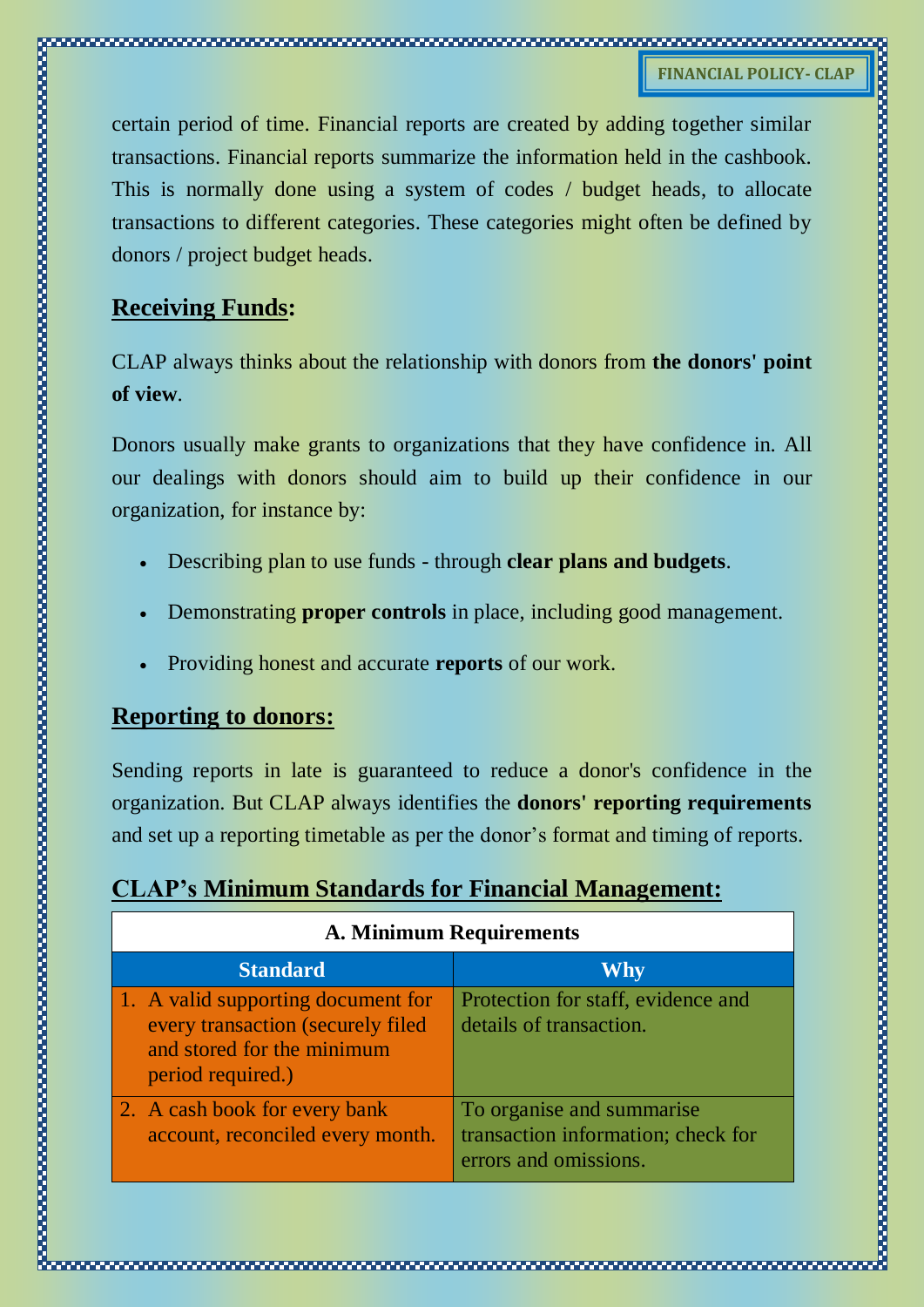|  | 3. A Chart of Accounts – used        | Principle of consistency; to facilitate |  |  |
|--|--------------------------------------|-----------------------------------------|--|--|
|  | consistently in the accounting       | production of financial reports.        |  |  |
|  | records and budgets                  |                                         |  |  |
|  | 4. A budget detailing costs and      | Planning, fundraising, control and      |  |  |
|  | anticipated income for all           | reporting.                              |  |  |
|  | operations.                          |                                         |  |  |
|  | 5. Clear delegation of authority $-$ | To know who is responsible for what     |  |  |
|  | from governing body through the      | and within what limits.                 |  |  |
|  | line management structure.           |                                         |  |  |
|  | 6. Separation of duties – sharing    | To prevent temptation to steal and      |  |  |
|  | finance duties between at least      | reduce opportunity to commit fraud;     |  |  |
|  | three people.                        | to share the load.                      |  |  |
|  | 7. Annual financial statements –     | Accountability to stakeholders;         |  |  |
|  | preferably audited by an             | transparency.                           |  |  |
|  | independent person.                  |                                         |  |  |
|  |                                      |                                         |  |  |
|  | <b>B. Good Practice</b>              |                                         |  |  |
|  |                                      |                                         |  |  |
|  | <b>Standard</b>                      | <b>Why</b>                              |  |  |
|  | 8. Additional accounting records     | To meet statutory and audit             |  |  |
|  | when staffs are employed (wages      | requirements; for control purposes.     |  |  |
|  | book) or assets owned (assets        |                                         |  |  |
|  | register).                           |                                         |  |  |
|  | 9. Budgets based on real activity    | Realistic, more likely to meet          |  |  |
|  | plans, which include the full cost   | targets.                                |  |  |
|  | of running a project.                |                                         |  |  |
|  | 10. Budgets with clear calculations  | Easy to read and make adjustments.      |  |  |
|  | and notes.                           | Easy to justify calculations.           |  |  |
|  | 11. Separate core costs budget.      | Encourages active management and        |  |  |
|  |                                      | financing strategy for core costs.      |  |  |
|  | 12. Monthly cash flow forecast.      | Helps to identify and take action to    |  |  |
|  |                                      | avoid short-term cash flow              |  |  |
|  |                                      | problems.                               |  |  |
|  | 13. Use of Cost Centres when         | To separate restricted funds and        |  |  |
|  | working with multiple donors         | related transactions; to facilitate     |  |  |